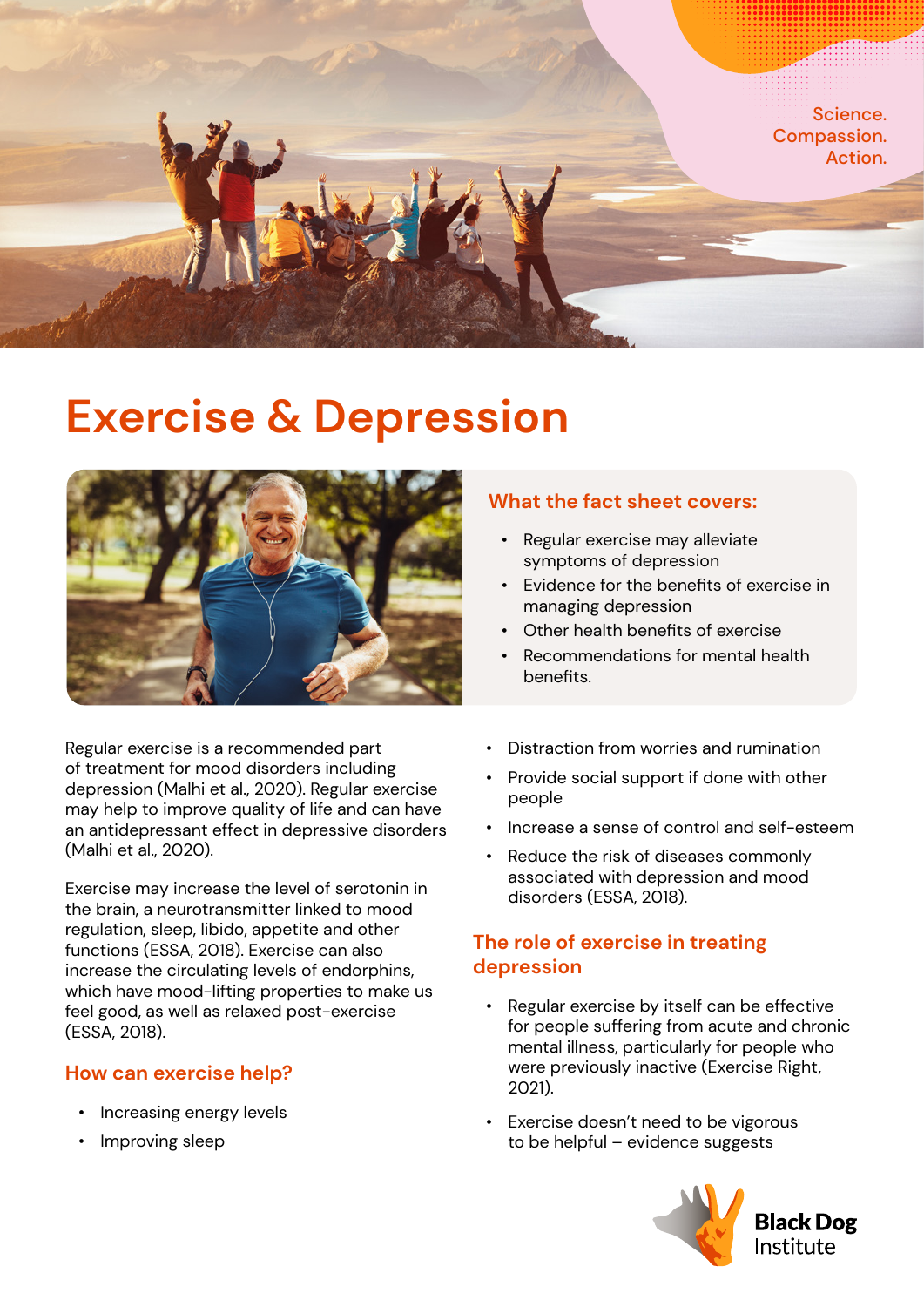

significant effects for moderate to vigorous intensity activity - a brisk walk can be beneficial (Schuch et al., 2016). There is growing evidence supporting lower intensity activities such as yoga for mood improvements (ESSA, 2018).

- For more severe melancholic depressions, exercise may be a helpful alongside other treatments such as medication or psychological therapies (Malhi et al., 2020).
- Regular exercise of any intensity has also been shown to have a protective effect against incidence of future depression and can be recommended to prevent onset of or recurrence of depression (Harvey et al., 2018).

See our fact sheet **Types of Depression** for more information.

### **Evidence for the benefits of exercise in managing depression**

Regular exercise can be an effective way to manage and relieve some symptoms of depression, and is an easy, relatively low-risk intervention to implement. Engaging in regular exercise has been shown to have a large effect in symptom reduction for people with depression, including major depressive disorder (Schuch et al., 2016).

Schuch et al. (2016) conducted a meta-analysis adjusting for publication bias into the effect of exercise on depression, finding it to have

a large and significant antidepressant effect across twenty-five randomised controlled trials between 2013 and 2015. Larger effects are seen for moderate to vigorous intensity, however lower intensity exercise such as yoga has also been shown to be beneficial depending on the person exercising (Brinsley et al., 2020).

16 weeks of regular exercise has been found to be equally as effective as antidepressant medication in treatment of mild to moderate depression (Blumenthal et al., 2007). Increasing exercise over a shorter period has also been shown effective, with as little as 9 weeks of regular activity shown to reduce the risk of depression (Stanton & Reaburn, 2014).

Aerobic exercise such as a brisk walk, cycle, jog or swim, resistance or strength training (e.g. weight-lifting) and lower intensity exercise such as yoga have all been found helpful in managing symptoms of depression (ESSA, 2018). The best exercise for you is the one you enjoy, and are likely to do consistently – going for a brisk walk with a friend, gardening, walking the dog or an active yoga class can all be helpful!

### **Other health benefits of exercise**

In addition to being helpful for managing depression, regular exercise has numerous physical health benefits. These benefits include prevention of numerous (including life threatening) medical conditions such as heart disease, type 2 diabetes, osteoporosis, strokes and certain types of cancers. (Department of Health, 2021).